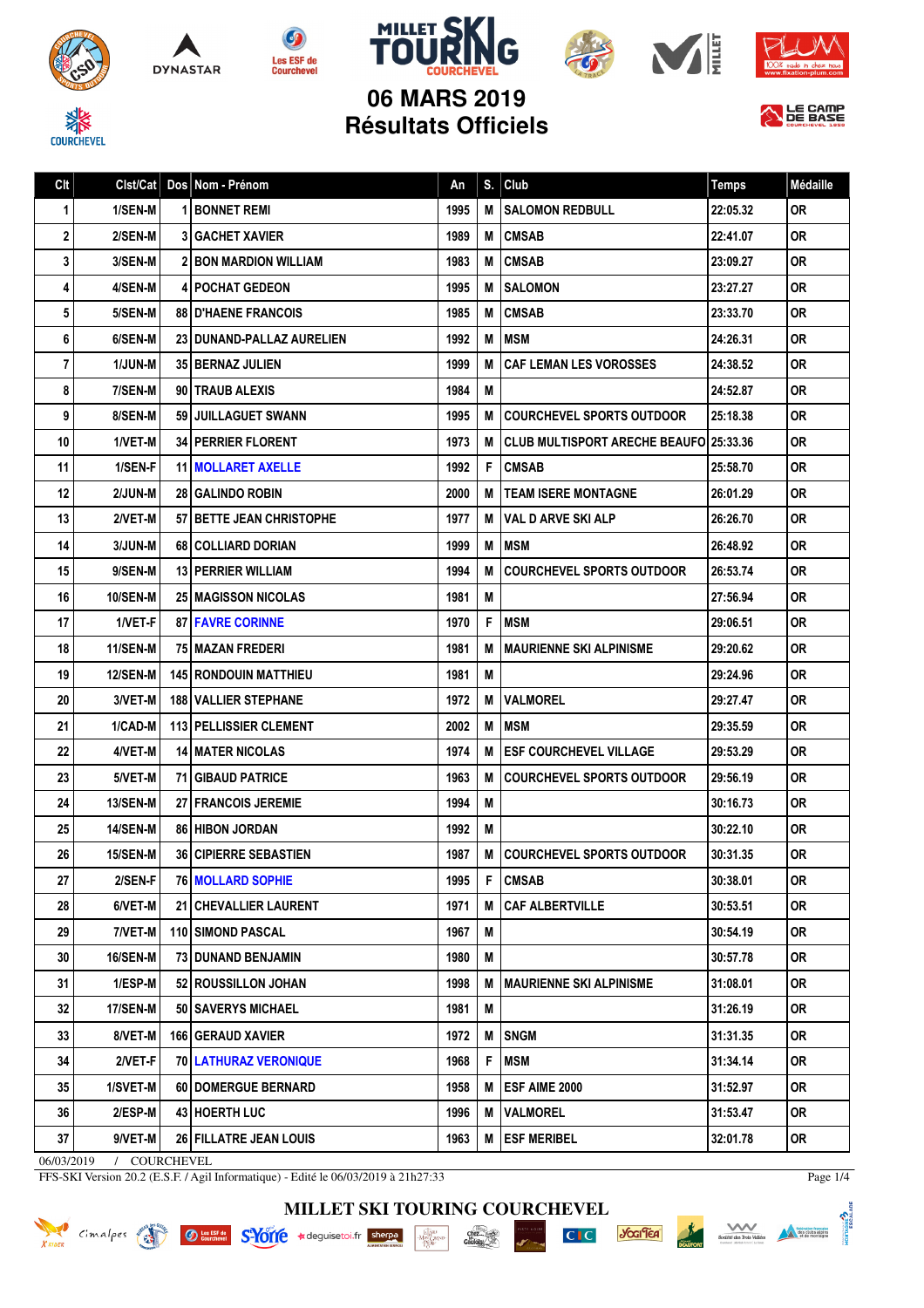| Clt | Clst/Cat        | $\sf{Dos}$ | Nom - Prénom                           | Αn   | S. | Club                              | <b>Temps</b> | Médaille       |
|-----|-----------------|------------|----------------------------------------|------|----|-----------------------------------|--------------|----------------|
| 38  | 10/VET-M        |            | <b>178 ROUSSILLON JEAN HENRI</b>       | 1972 | M  |                                   | 32:03.67     | <b>OR</b>      |
| 39  | 2/SVET-M        |            | <b>179 CHEDAL ANGLAY JOSEPH</b>        | 1959 | M  | <b>COURCHEVEL SPORTS OUTDOOR</b>  | 32:10.82     | <b>OR</b>      |
| 40  | <b>18/SEN-M</b> |            | 108 CAZALA DAVID                       | 1988 | M  | <b>VEO 2000</b>                   | 32:18.23     | <b>OR</b>      |
| 41  | 11/VET-M        |            | 238 BOUCHERAND YANNICK                 | 1972 | M  | <b>ESF COURCHEVEL VILLAGE</b>     | 32:22.55     | <b>OR</b>      |
| 42  | 12/VET-M        |            | <b>138 MOULLEC JEAN CLAUDE</b>         | 1971 | M  |                                   | 33:19.97     | <b>OR</b>      |
| 43  | 1/JUN-F         |            | <b>209   IRATZOQUY MARIE CHARLOTTE</b> | 2000 | F  | <b>PYRENNEA</b>                   | 33:25.43     | 0R             |
| 44  | 1/ESP-F         |            | <b>105   MONNET CLARISSE</b>           | 1996 | F  | <b>MSM</b>                        | 33:36.95     | <b>VERMEIL</b> |
| 45  | 13/VET-M        |            | <b>211 LEMOINE YOANN</b>               | 1972 | M  | <b>ESF COURCHEVEL MORIOND</b>     | 33:38.75     | <b>VERMEIL</b> |
| 46  | <b>19/SEN-M</b> |            | <b>176 VERTHIER REMI</b>               | 1985 | M  |                                   | 33:43.84     | <b>VERMEIL</b> |
| 47  | 14/VET-M        |            | <b>101   REGOTTAZ PHILIPPE</b>         | 1973 | M  |                                   | 33:47.83     | <b>VERMEIL</b> |
| 48  | 3/VET-F         |            | <b>244 SERDA PATRICIA</b>              | 1969 | F  | <b>MSM</b>                        | 33:52.42     | <b>VERMEIL</b> |
| 49  | 2/CAD-M         |            | <b>159 BENOIT-LALLEMAND ALEXIS</b>     | 2002 | M  | <b>CAF MOUTIERS</b>               | 34:04.85     | <b>VERMEIL</b> |
| 50  | 1/CAD-F         |            | <b>276 BLANC ELISA</b>                 | 2004 | F  |                                   | 34:05.18     | <b>VERMEIL</b> |
| 51  | 15/VET-M        |            | 173 LEVEQUE ARNAUD                     | 1976 | M  | <b>MSM</b>                        | 35:51.80     | <b>VERMEIL</b> |
| 52  | 2/CAD-F         |            | <b>239 ROUSSILLON LOANNE</b>           | 2004 | F  |                                   | 35:58.33     | <b>VERMEIL</b> |
| 53  | 1/MIN-M         |            | 203 LEDUC THEO                         | 2005 | M  | <b>CLUB DES SPORTS COURCHEVEL</b> | 36:09.75     | <b>VERMEIL</b> |
| 54  | 2/JUN-F         |            | <b>172 BAUSSERON ALICE</b>             | 2000 | F  | <b>MSM</b>                        | 36:22.29     | <b>VERMEIL</b> |
| 55  | 16/VET-M        |            | 278 DURAND TERRASSON ROLAND            | 1960 | M  | <b>RADIO COURCHEVEL</b>           | 36:28.23     | <b>VERMEIL</b> |
| 56  | <b>20/SEN-M</b> |            | <b>149 ANDRE ARTHUR</b>                | 1990 | M  |                                   | 36:46.91     | <b>VERMEIL</b> |
| 57  | 4/JUN-M         |            | <b>219 ABONDANCE DYLAN</b>             | 2001 | M  |                                   | 36:49.92     | <b>VERMEIL</b> |
| 58  | 17/VET-M        |            | 281   MOTTIER PHILIPPE                 | 1973 | M  |                                   | 36:53.01     | <b>VERMEIL</b> |
| 59  | 1/SVET-F        |            | <b>180 FAVRE ARMELLE</b>               | 1956 | F  | <b>ESF PRALOGNAN</b>              | 37:02.42     | <b>VERMEIL</b> |
| 60  | <b>21/SEN-M</b> |            | <b>107 BRUET ALEXANDRE</b>             | 1981 | M  |                                   | 37:02.55     | <b>VERMEIL</b> |
| 61  | 18/VET-M        |            | 171 VIALLY LAURENT                     | 1974 | M  | <b>CLUB DES SPORTS COURCHEVEL</b> | 37:02.73     | <b>VERMEIL</b> |
| 62  | 3/SVET-M        |            | <b>122 PETITJEAN ROBERT</b>            | 1959 | M  | <b>COURCHEVEL SPORTS OUTDOOR</b>  | 37:21.17     | <b>VERMEIL</b> |
| 63  | 5/JUN-M         |            | 189 HUGARD JEAN                        | 1999 | M  | <b>ESF COURCHEVEL</b>             | 37:21.70     | <b>VERMEIL</b> |
| 64  | 22/SEN-M        |            | <b>144   GARCIA SEVERIN</b>            | 1986 | M  |                                   | 37:25.94     | <b>VERMEIL</b> |
| 65  | <b>23/SEN-M</b> |            | <b>80 CHABROST ARNAUD</b>              | 1982 | M  |                                   | 38:04.57     | <b>VERMEIL</b> |
| 66  | <b>24/SEN-M</b> |            | <b>298 CHAPUIS MICKAEL</b>             | 1985 | M  |                                   | 38:07.95     | <b>VERMEIL</b> |
| 67  | 3/CAD-M         |            | <b>134 RIVET MATHIAS</b>               | 2003 | M  |                                   | 38:15.87     | <b>VERMEIL</b> |
| 68  | <b>25/SEN-M</b> |            | <b>235   SANDJIAN BENOIT</b>           | 1984 | M  |                                   | 38:21.61     | <b>VERMEIL</b> |
| 69  | 19/VET-M        |            | <b>143 RIVET JOACHIM</b>               | 1970 | M  | <b>CAF ALBERTVILLE</b>            | 38:23.36     | <b>VERMEIL</b> |
| 70  | 6/JUN-M         |            | 224 EVRARD AXEL                        | 2001 | M  |                                   | 38:27.89     | VERMEIL        |
| 71  | 4/VET-F         |            | <b>220 POMMAT STEPHANIE</b>            | 1976 | F  | <b>MSM</b>                        | 38:29.83     | <b>VERMEIL</b> |
| 72  | 3/SEN-F         |            | 205 RENARD LAETITIA                    | 1985 | F  | <b>MSM</b>                        | 38:31.20     | <b>VERMEIL</b> |
| 73  | 2/MIN-M         |            | <b>253 BLANC ANTONIN</b>               | 2006 | Μ  |                                   | 38:34.65     | <b>VERMEIL</b> |
| 74  | 4/SVET-M        |            | <b>212 FAVRE ARMAND</b>                | 1953 | M  | <b>ESF COURCHEVEL</b>             | 38:36.27     | <b>VERMEIL</b> |
| 75  | <b>26/SEN-M</b> |            | <b>155 CLAREY PIERRE MARIE</b>         | 1989 | M  |                                   | 38:40.66     | <b>VERMEIL</b> |
| 76  | 3/ESP-M         |            | <b>274   MOULIN LOUIS</b>              | 1997 | Μ  |                                   | 39:19.19     | <b>VERMEIL</b> |
| 77  | 2/SVET-F        |            | <b>228 GACHET MAUROZ PASCALE</b>       | 1958 | F  | <b>ESF COURCHEVEL VILLAGE</b>     | 40:17.92     | <b>VERMEIL</b> |
| 78  | <b>27/SEN-M</b> |            | <b>260   DEBUCQUOY JONATHAN</b>        | 1982 | M  |                                   | 40:32.25     | <b>VERMEIL</b> |
| 79  | <b>28/SEN-M</b> |            | 245 FALCOZ THIBAUT                     | 1994 | М  |                                   | 40:47.47     | <b>VERMEIL</b> |
|     |                 |            |                                        |      |    |                                   |              |                |

06/03/2019 / COURCHEVEL

FFS-SKI Version 20.2 (E.S.F. / Agil Informatique) - Edité le 06/03/2019 à 21h27:35

Page 2/4

**MILLET SKI TOURING COURCHEVEL**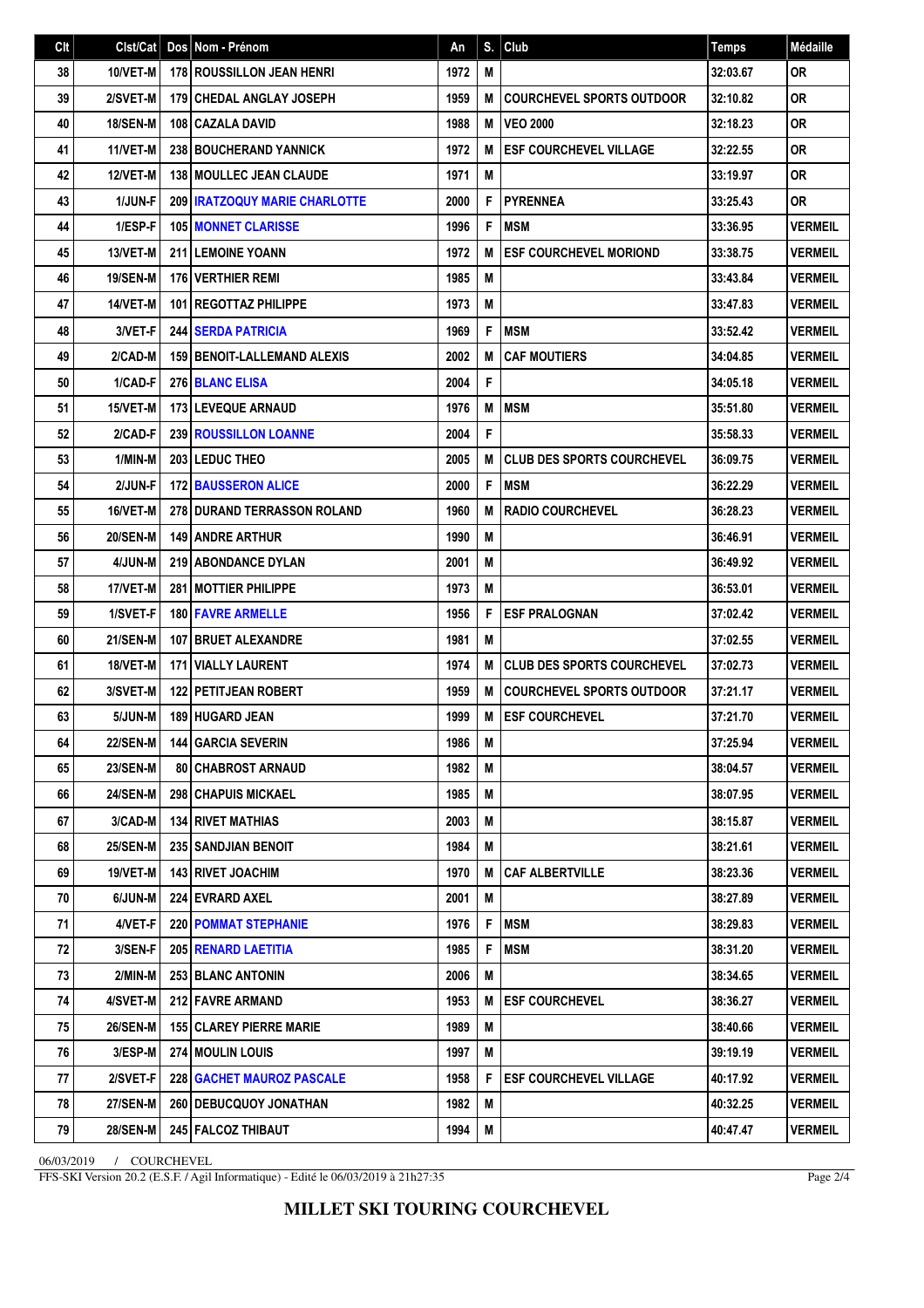| Clt | Clst/Cat        | Dos Nom - Prénom                     | An   | S. | Club                             | <b>Temps</b> | Médaille       |
|-----|-----------------|--------------------------------------|------|----|----------------------------------|--------------|----------------|
| 80  | 1/MIN-F         | <b>240 NOLTE FLORINE</b>             | 2006 | F  | <b>CAF CHAMBERY</b>              | 41:00.09     | <b>VERMEIL</b> |
| 81  | <b>29/SEN-M</b> | <b>262 IDE HAUWERE PHILIPPE</b>      | 1982 | M  |                                  | 41:15.34     | <b>VERMEIL</b> |
| 82  | 4/SEN-F         | 210 SAVERYS PAULINE                  | 1982 | F  |                                  | 41:29.35     | <b>VERMEIL</b> |
| 83  | 3/CAD-F         | <b>165 BLANC CAPUCINE</b>            | 2002 | F  |                                  | 41:35.35     | <b>VERMEIL</b> |
| 84  | 5/VET-F         | <b>207 MOULLEC BRIGITTE</b>          | 1972 | F  |                                  | 41:57.75     | <b>VERMEIL</b> |
| 85  | 2/ESP-F         | 231 STOCKY MADELINE                  | 1997 | F  |                                  | 42:06.73     | <b>VERMEIL</b> |
| 86  | 5/SVET-M        | 218 DOIX PHILIPPE                    | 1947 | M  | <b>ESF COURCHEVEL</b>            | 42:11.29     | <b>VERMEIL</b> |
| 87  | 4/ESP-M         | 183 CERVELLIN REMI                   | 1997 | M  |                                  | 42:27.22     | <b>VERMEIL</b> |
| 88  | 6/SVET-M        | 277 PACHOUD DENIS                    | 1959 | M  | <b>CAF CHAMBERY</b>              | 42:42.83     | <b>VERMEIL</b> |
| 89  | 7/SVET-M        | <b>128   AURIGNAC JEAN LUC</b>       | 1959 | M  |                                  | 42:42.93     | <b>VERMEIL</b> |
| 90  | 8/SVET-M        | <b>234 JANNI ROBERT</b>              | 1953 | M  | <b>ESF COURCHEVEL VILLAGE</b>    | 42:51.32     | <b>ARGENT</b>  |
| 91  | 3/SVET-F        | 233 MONGELLAZ MICHELE                | 1956 | F  |                                  | 43:03.34     | <b>ARGENT</b>  |
| 92  | 20/VET-M        | <b>292 CANCRE VIRGILE</b>            | 1966 | M  | <b>COURCHEVEL SPORTS OUTDOOR</b> | 43:46.51     | <b>ARGENT</b>  |
| 93  | 21/VET-M        | 261 CASTELAIN OLIVIER                | 1979 | M  |                                  | 44:02.66     | <b>ARGENT</b>  |
| 94  | 22/VET-M        | <b>202 BUYS PASCAL</b>               | 1971 | M  |                                  | 44:25.86     | <b>ARGENT</b>  |
| 95  | 23/VET-M        | 297 EVRARD GUILLAUME                 | 1977 | M  |                                  | 44:29.79     | <b>ARGENT</b>  |
| 96  | 24/VET-M        | 206 DUCHEMIN OLIVIER                 | 1969 | M  |                                  | 44:50.20     | <b>ARGENT</b>  |
| 97  | 3/JUN-F         | <b>201   TEYSSIER LAURIANNE</b>      | 2001 | F  |                                  | 45:30.78     | <b>ARGENT</b>  |
| 98  | 1/BEN-M         | <b>282 INOLTE TIMO</b>               | 2008 | M  |                                  | 45:42.43     | <b>ARGENT</b>  |
| 99  | 9/SVET-M        | 271 MUGNIER PHILIPPE                 | 1959 | M  |                                  | 45:55.77     | <b>ARGENT</b>  |
| 100 | 5/SEN-F         | <b>268 SAVERYS ARIANE</b>            | 1983 | F  |                                  | 46:13.18     | <b>ARGENT</b>  |
| 101 | 6/SEN-F         | <b>248 THOMAS ELEANOR</b>            | 1990 | F  |                                  | 46:45.10     | <b>ARGENT</b>  |
| 102 | 7/SEN-F         | <b>287 LEMAIRE CLAIRE</b>            | 1988 | F  |                                  | 47:16.96     | <b>ARGENT</b>  |
| 103 | 8/SEN-F         | <b>256 GARCIN ALICE</b>              | 1990 | F  |                                  | 47:51.16     | <b>ARGENT</b>  |
| 104 | 6/VET-F         | 200 LANGEARD NATHALIE                | 1969 | F  |                                  | 48:27.10     | <b>ARGENT</b>  |
| 105 | 9/SEN-F         | <b>267 GALMARD ELEONORE</b>          | 1991 | F  |                                  | 48:27.32     | <b>ARGENT</b>  |
| 106 | 25/VET-M        | 216 VANCANNEYT THEO                  | 1961 | M  |                                  | 48:51.83     | <b>ARGENT</b>  |
| 107 | <b>26/VET-M</b> | <b>223 I VAN QUICKENBURNE TANGUY</b> | 1979 | M  |                                  | 48:52.46     | ARGENT         |
| 108 | 27/VET-M        | <b>225 POIRIER GILLES</b>            | 1973 | M  |                                  | 49:21.50     | ARGENT         |
| 109 | 28/VET-M        | <b>242 ENGUIX PHILIPPE</b>           | 1965 | M  |                                  | 49:25.25     | <b>ARGENT</b>  |
| 110 | <b>29/VET-M</b> | 279 BOSLY ERIC                       | 1970 | M  |                                  | 50:18.32     | <b>ARGENT</b>  |
| 111 | 10/SVET-M       | <b>208 VARROT ANDRE</b>              | 1948 | M  | <b>FFCAM</b>                     | 50:24.30     | <b>ARGENT</b>  |
| 112 | 11/SVET-M       | <b>229 PRIN GUILLAUME</b>            | 1958 | M  | <b>ESF COURCHEVEL</b>            | 51:12.60     | <b>ARGENT</b>  |
| 113 | 4/CAD-F         | <b>217 IDE QUINNEMAN CAMILLE</b>     | 2004 | F  |                                  | 51:19.47     | ARGENT         |
| 114 | 30/VET-M        | <b>255 BUSTAMANTE MANUEL</b>         | 1964 | M  | <b>ESF COURCHEVEL VILLAGE</b>    | 52:53.61     | <b>BRONZE</b>  |
| 115 | 31/VET-M        | <b>246   TEYSSIER CHRISTOPHE</b>     | 1974 | M  |                                  | 54:36.78     | <b>BRONZE</b>  |
| 116 | 32/VET-M        | 214 DUNAND ALEXANDRE                 | 1974 | M  | <b>ESF COURCHEVEL</b>            | 54:51.92     | <b>BRONZE</b>  |
| 117 | 33/VET-M        | <b>259   SAVERYS ALEXANDRE</b>       | 1978 | M  |                                  | 55:01.51     | <b>BRONZE</b>  |
| 118 | 7/VET-F         | <b>254 DE RAEDT ANN</b>              | 1975 | F  |                                  | 55:04.50     | <b>BRONZE</b>  |
| 119 | <b>10/SEN-F</b> | <b>221 DEBUCQUOY JOACHIM</b>         | 1980 | F  |                                  | 55:06.20     | <b>BRONZE</b>  |
| 120 | 8/VET-F         | <b>258   MARISSAEL NATHALIE</b>      | 1971 | F  |                                  | 55:50.96     | <b>BRONZE</b>  |
| 121 | 2/BEN-M         | <b>247   SAVERYS FELIX</b>           | 2007 | М  |                                  | 55:52.82     | <b>BRONZE</b>  |
|     |                 |                                      |      |    |                                  |              |                |

06/03/2019 / COURCHEVEL

FFS-SKI Version 20.2 (E.S.F. / Agil Informatique) - Edité le 06/03/2019 à 21h27:35

Page 3/4

**MILLET SKI TOURING COURCHEVEL**